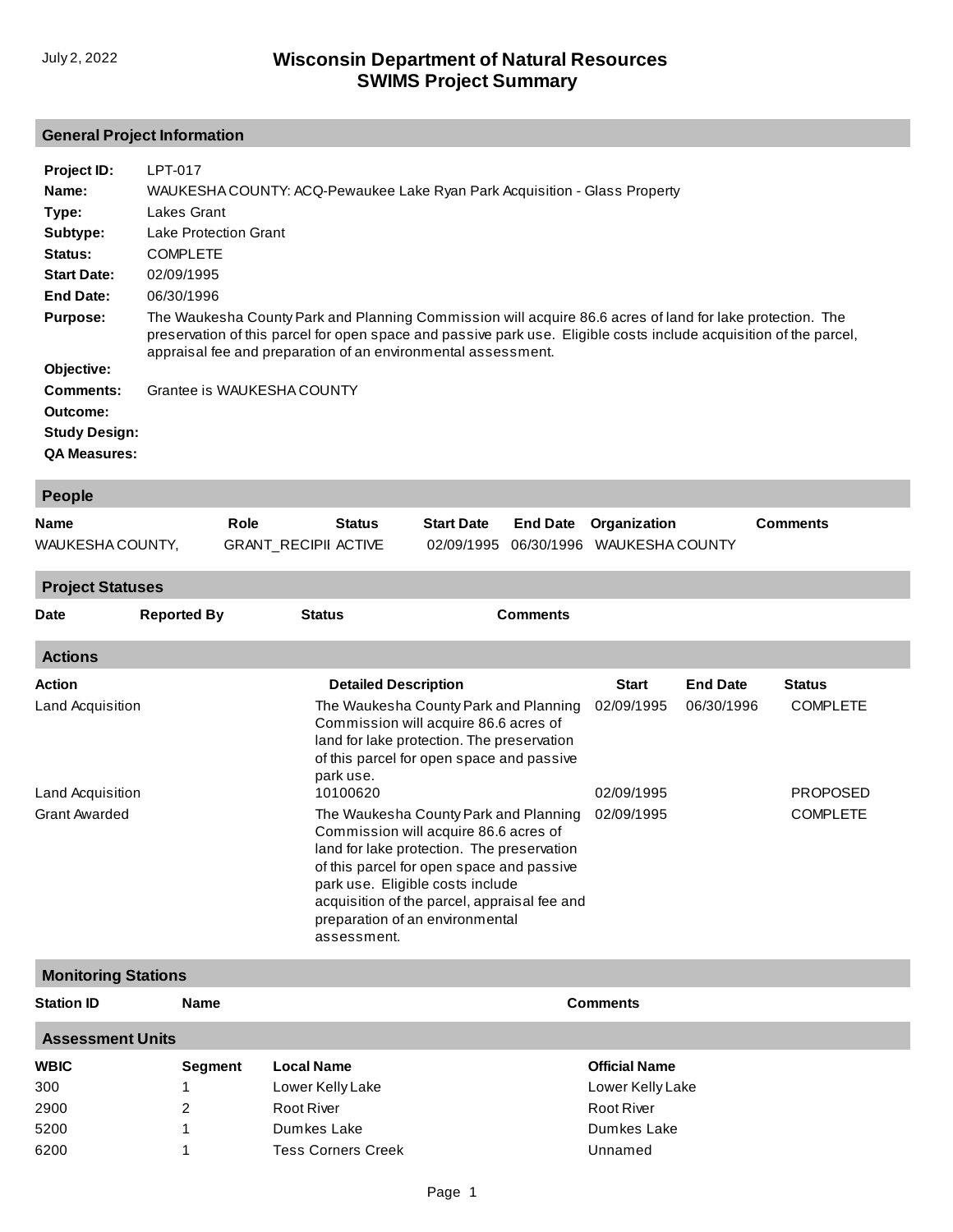| WBIC   | <b>Segment</b> | <b>Local Name</b>                     | <b>Official Name</b>    |
|--------|----------------|---------------------------------------|-------------------------|
| 6300   | 1              | Local Water                           | Unnamed                 |
| 7100   | 1              | <b>Upper Kelly Lake</b>               | <b>Upper Kelly Lake</b> |
| 7635   | 1              | <b>Wildcat Creek</b>                  | Unnamed                 |
| 12025  | 1              | Un Lake                               | Unnamed                 |
| 16000  | 5              | Menomonee River                       | Menomonee River         |
| 16700  | $\overline{2}$ | <b>Underwood Creek</b>                | <b>Underwood Creek</b>  |
| 16800  | 1              | South Branch Of Underwood Creek       | Unnamed                 |
| 17000  | 1              | Local Water                           | Unnamed                 |
| 17100  | 1              | Un. Creek (T07n R 20e Se Se 15)       | Dousman Ditch           |
| 18100  | 1              | <b>Butler Ditch</b>                   | Unnamed                 |
| 18350  | 1              | Unnamed Stream (R21e S18)             | Unnamed                 |
| 18400  | 1              | Lilly Creek                           | Unnamed                 |
| 18450  | 1              | Nor-X-Way Channel                     | Unnamed                 |
| 18800  | 1              | <b>Willow Creek</b>                   | <b>Willow Creek</b>     |
| 81000  | 1              | Unnamed                               | Unnamed                 |
| 740600 | 1              | <b>Etter Lake</b>                     | <b>Etter Lake</b>       |
| 740800 | 1              | Lannon County Park Pond               | Lannon County Park Pond |
| 741100 | 1              | Norris Pond                           | Norris Pond             |
| 742000 | 1              | Un Lake                               | Unnamed                 |
| 742100 | 1              | Un Lake                               | Unnamed                 |
| 742200 | 1              | Local Water                           | Unnamed                 |
| 742210 | 1              | Un Lake                               | Unnamed                 |
| 742215 | 1              | Un Lake                               | Unnamed                 |
| 742220 | 1              | Un Lake                               | Unnamed                 |
| 742230 | 1              | Un Lake                               | Unnamed                 |
| 742240 | 1              | Un Lake                               | Unnamed                 |
| 742245 | 1              | Un Lake                               | Unnamed                 |
| 742250 | 1              | Un Lake                               | Unnamed                 |
| 742260 | 1              | Un Lake                               | Unnamed                 |
| 742275 | 1              | Fox Brook Lake                        | Unnamed                 |
| 742500 | 1              | Fox River (Illinois)                  | Fox River               |
| 742500 | 2              | Fox River (Below Barstow Impoundment) | Fox River               |
| 742500 | 4              | Fox River, Upper Barstow Impoundment  | Fox River               |
| 742500 | 5              | Fox River                             | Fox River               |
| 742500 | 6              | Fox River                             | Fox River               |
| 742500 | 7              | Fox River (Illinois)                  | Fox River               |
| 742500 | 8              | Fox River (Illinois)                  | Fox River               |
| 761300 | 1              | Lake Denoon                           | Lake Denoon             |
| 761800 | 1              | Muskego Canal                         | Muskego Canal           |
| 762000 | 1              | <b>Unnamed Stream</b>                 | Unnamed                 |
| 762100 | 1              | Un Spring                             | Un Spring               |
| 762200 | 1              | <b>Unnamed Stream</b>                 | Unnamed                 |
| 762400 | 1              | Big Muskego Lake                      | Big Muskego Lake        |
| 762500 | 1              | Muskego Creek                         | Muskego Creek           |
| 762500 | 2              | Muskego Creek                         | Muskego Creek           |
| 762525 | 1              | <b>Unnamed Stream</b>                 | Unnamed                 |
| 762550 | 1              | Un Lake                               | Unnamed                 |
| 762700 | 1              | Little Muskego Lake                   | Little Muskego Lake     |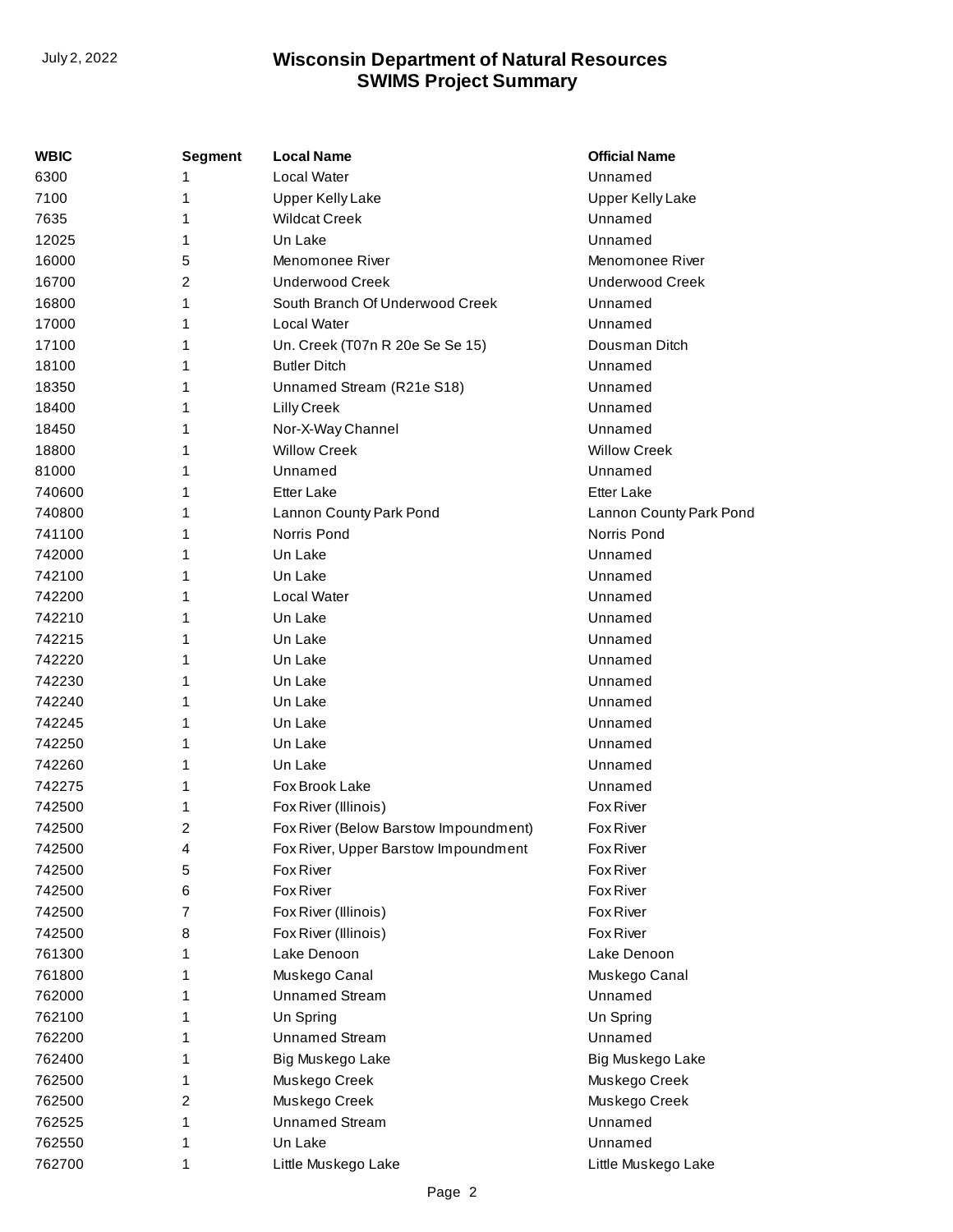| WBIC   | <b>Segment</b> | <b>Local Name</b>                                               | <b>Official Name</b> |
|--------|----------------|-----------------------------------------------------------------|----------------------|
| 762900 | 1              | Linnie Lac                                                      | Linie Lac            |
| 763000 | 1              | <b>Unnamed Stream</b>                                           | Unnamed              |
| 763025 | 1              | Un Lake                                                         | Unnamed              |
| 763100 | 1              | Unnamed Stream                                                  | Unnamed              |
| 763200 | 1              | Bass Bay                                                        | Bass Bay Lake        |
| 764300 | 1              | Unnamed Lake                                                    | Unnamed              |
| 764400 | 1              | <b>Unnamed Stream</b>                                           | Unnamed              |
| 764700 | 1              | Krueger Brook                                                   | Krueger Brook        |
| 764800 | 1              | Ripple Brook                                                    | <b>Ripple Brook</b>  |
| 765100 | 1              | <b>Big Bend Pond</b>                                            | <b>Big Bend Pond</b> |
| 765200 | 1              | <b>Unnamed Stream</b>                                           | Artesian Brook       |
| 765300 | 1              | <b>Unnamed Stream</b>                                           | Horseshoe Brook      |
| 765400 | 1              | <b>Unnamed Stream</b>                                           | Unnamed              |
| 765500 | 2              | Mukwonago River                                                 | Mukwonago River      |
| 765500 | 3              | Mukwonago River                                                 | Mukwonago River      |
| 765500 | 4              | Mukwonago River                                                 | Mukwonago River      |
| 765600 | 1              | Un. Trib. to Mukwonago River in Mukwonago<br>(along Wolf Run)   | Unnamed              |
| 765800 | 1              | Lower Phantom Lake                                              | Lower Phantom Lake   |
| 766000 | 1              | <b>Phantom Lake</b>                                             | <b>Phantom Lake</b>  |
| 766100 | 1              | Wood Lake tributary to Mukwonago River                          | Unnamed              |
| 766200 | 1              | Wood Lake                                                       | Wood Lake            |
| 766300 | 1              | Lake Beaulah Outlet                                             | Lake Beulah Outlet   |
| 767400 | 1              | Roxy Pond                                                       | Roxy Pond            |
| 767500 | 1              | Mukwonago Park Pond                                             | Mukwonago Park Pond  |
| 767600 | 1              | Un. Trib. to Mukwonago River (adjacent<br>Rainbow Springs Lake) | Unnamed              |
| 767700 | 1              | Hogan Outlet                                                    | Unnamed              |
| 767800 | 1              | Hogan Lake                                                      | Hogan Lake           |
| 768000 | 1              | Rainbow Springs Lake                                            | Rainbow Springs Lake |
| 768100 | 1              | <b>Brown Outlet</b>                                             | Unnamed              |
| 768200 | 1              | <b>Brown Lake</b>                                               | <b>Brown Lake</b>    |
| 768300 | 1              | Jericho Creek                                                   | Jericho Creek        |
| 768400 | 1              | Un. Trib. to Jericho Creek                                      | Unnamed              |
| 768600 | 1              | Eagle Spring Lake                                               | Eagle Spring Lake    |
| 768900 | 1              | Un. Trib. to Lulu Lake feeder stream                            | Unnamed              |
| 769000 | 1              | <b>Unnamed Stream</b>                                           | Unnamed              |
| 769100 | 1              | <b>Unnamed Stream</b>                                           | Unnamed              |
| 769200 | 1              | <b>Unnamed Stream</b>                                           | Unnamed              |
| 769300 | 1              | <b>Unnamed Stream</b>                                           | Unnamed              |
| 769400 | 1              | Mill Brook                                                      | Mill Brook           |
| 769400 | 2              | Mill Brook                                                      | Mill Brook           |
| 769500 | 1              | Pebble Brook                                                    | Pebble Brook         |
| 769600 | 1              | <b>Unnamed Stream</b>                                           | <b>Redwing Creek</b> |
| 769700 | 1              | Mill Creek                                                      | Mill Creek           |
| 769750 | 1              | Un Lake                                                         | Unnamed              |
| 769800 | 1              | Genesee Creek                                                   | Genesee Creek        |
| 769800 | 2              | Genesee Creek                                                   | Genesee Creek        |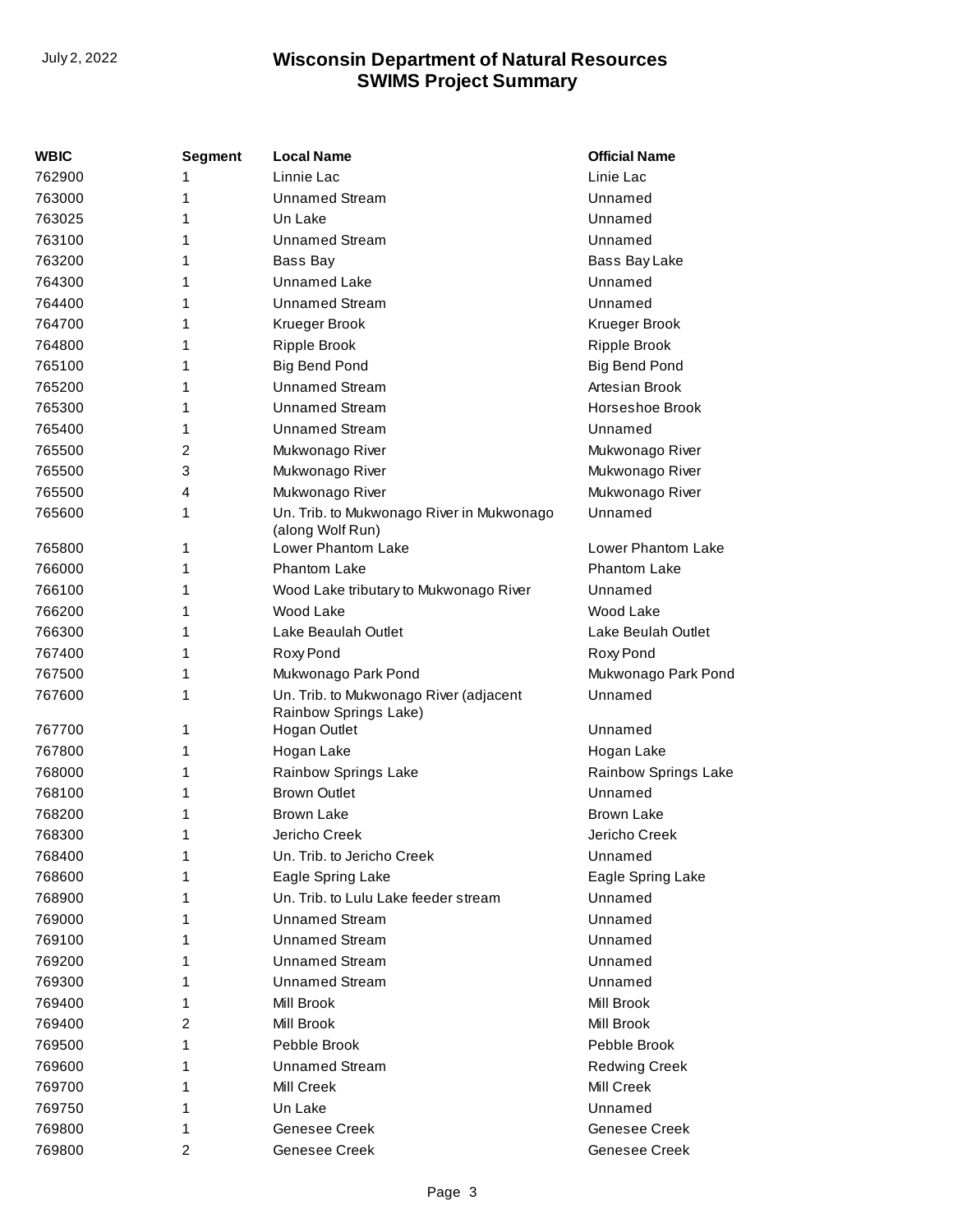| WBIC   | Segment | <b>Local Name</b>                     | <b>Official Name</b>       |
|--------|---------|---------------------------------------|----------------------------|
| 770100 | 1       | Sayles ville Millpond                 | Saylesville Millpond       |
| 770300 | 1       | Spring Brook                          | <b>Spring Brook</b>        |
| 770500 | 1       | Willow Spring Lake                    | <b>Willow Springs Lake</b> |
| 770600 | 1       | Spring Lake                           | Spring Lake                |
| 771000 | 1       | Genesee Mill Pond                     | Genesee Mill Pond          |
| 771300 | 1       | Pebble Creek                          | Pebble Creek               |
| 771300 | 2       | Pebble Creek                          | Pebble Creek               |
| 771400 | 1       | <b>Brandy Brook</b>                   | <b>Brandy Brook</b>        |
| 771600 | 3       | Lower Barstow Impoundment (Fox River) | Saratoga Lake              |
| 771650 | 1       | <b>Frame Park Creek</b>               | Unnamed                    |
| 771700 | 1       | Pewaukee River                        | <b>Pewaukee River</b>      |
| 771800 | 1       | Local Water                           | Unnamed                    |
| 772000 | 1       | Pewaukee Lake                         | Pewaukee Lake              |
| 772100 | 1       | Coco Creek                            | Unnamed                    |
| 772100 | 2       | Coco Creek                            | Unnamed                    |
| 772100 | 3       | Coco Creek                            | Unnamed                    |
| 772200 | 1       | Local Water                           | Unnamed                    |
| 772300 | 1       | <b>Meadow Brook Creek</b>             | Unnamed                    |
| 772400 | 1       | Zion Creek                            | Zion Creek                 |
| 772600 | 1       | <b>Unnamed Lake</b>                   | Unnamed                    |
| 772700 | 1       | Audley Creek                          | Audley Creek               |
| 772800 | 1       | Poplar River (Creek)                  | Poplar Creek               |
| 772800 | 2       | Poplar Creek                          | Poplar Creek               |
| 772800 | 3       | Poplar Creek                          | Poplar Creek               |
| 772900 | 1       | Deer Creek                            | Unnamed                    |
| 773000 | 1       | Trib to Poplar Creek                  | Unnamed                    |
| 773200 | 1       | Local Water                           | Unnamed                    |
| 773300 | 1       | Master Disposal Drainage Channel      | Unnamed                    |
| 773400 | 1       | <b>Spring Creek</b>                   | <b>Spring Creek</b>        |
| 773470 | 1       | Local Water                           | Unnamed                    |
| 773500 | 1       | Local Water                           | Unnamed                    |
| 773600 | 1       | Local Water                           | Unnamed                    |
| 773700 | 1       | Lannon Creek                          | Lannon Creek               |
| 773800 | 1       | Local Water                           | Unnamed                    |
| 774300 | 1       | Beaver Dam Lake                       | Beaver Dam Lake            |
| 774400 | 1       | <b>Beaver Lake</b>                    | Beaver Lake                |
| 774600 | 1       | Widgeon Lake (Bowron Lake)            | Bowron Lake                |
| 774900 | 1       | <b>Buth Lake</b>                      | <b>Buth Lake</b>           |
| 775200 | 1       | <b>Cornell Lake</b>                   | Grass Lake                 |
| 775500 | 1       | Duck Lake                             | Duck Lake                  |
| 775600 | 1       | Egg Lake                              | Egg Lake                   |
| 775700 | 1       | Florence Lake                         | Florence Lake              |
| 775800 | 1       | Forest Lake                           | Forest Lake                |
| 775900 | 1       | Golden Lake                           | Golden Lake                |
| 776600 | 1       | Henrietta Lake                        | Henrietta Lake             |
| 777400 | 1       | Lake Five                             | Lake Five                  |
| 777700 | 1       | Larkin Lake                           | Larkin Lake                |
| 778100 | 1       | Lowere Genesee Lake                   | Lower Genesee Lake         |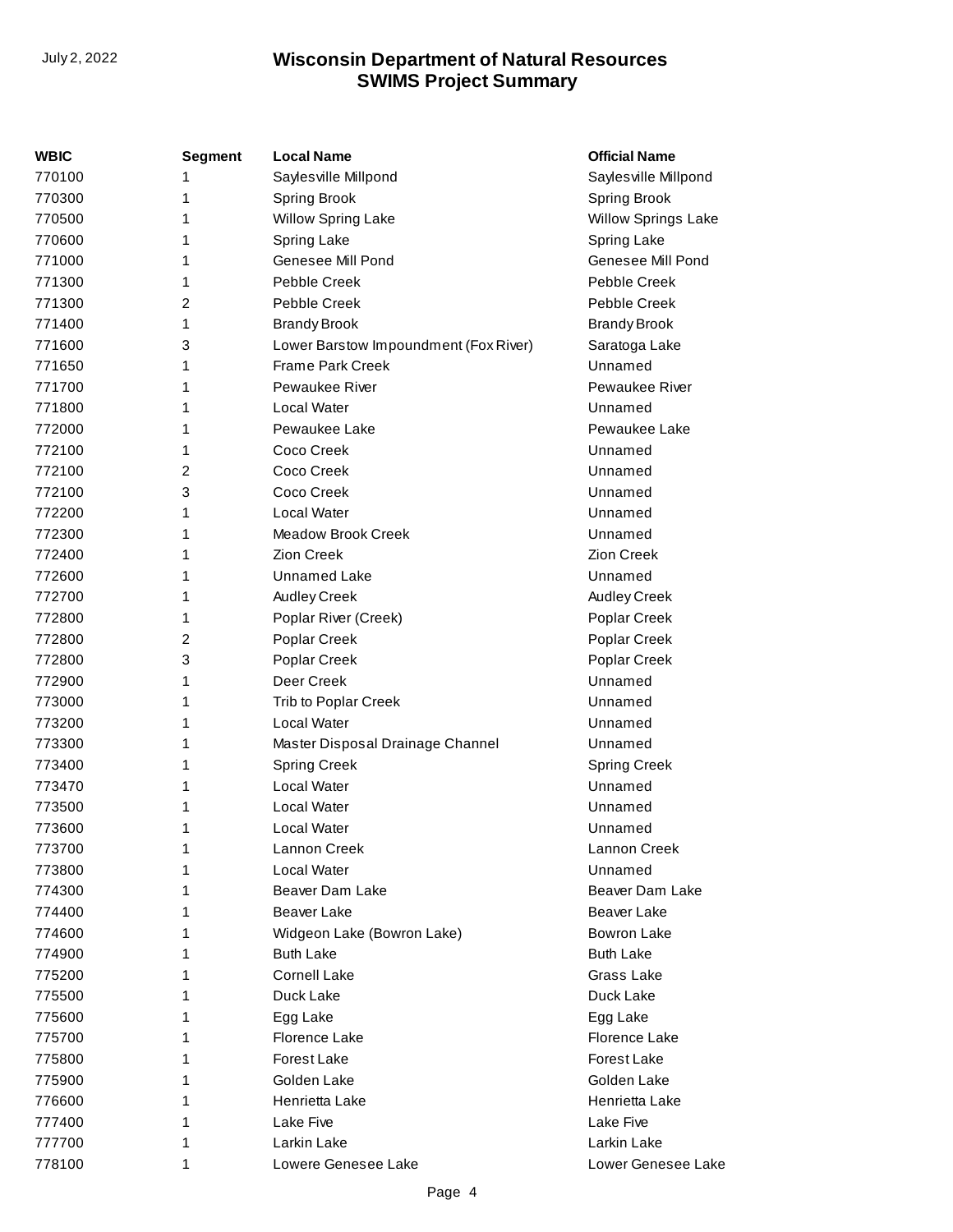| WBIC   | <b>Segment</b> | <b>Local Name</b>                     | <b>Official Name</b> |
|--------|----------------|---------------------------------------|----------------------|
| 778300 | 1              | Middle Genesee Lake                   | Middle Genesee Lake  |
| 778400 | 1              | Moose Lake                            | Moose Lake           |
| 779200 | 1              | Pine Lake                             | Pine Lake            |
| 779300 | 2              | Pretty Lake                           | Pretty Lake          |
| 779400 | 1              | Reagon Lake                           | Reagon Lake          |
| 779800 | 1              | Silver Lake                           | Silver Lake          |
| 780100 | 1              | Spring Lake                           | Spring Lake          |
| 780500 | 1              | Sybil Lake                            | Sybil Lake           |
| 780600 | 1              | <b>Tamarack Lake</b>                  | <b>Tamarack Lake</b> |
| 783600 | 1              | Un Lake                               | Unnamed              |
| 783700 | 1              | Un Lake                               | Reagan Lake          |
| 783900 | 1              | Un Lake                               | Unnamed              |
| 784000 | 1              | Un Lake                               | Unnamed              |
| 784100 | 1              | Un Lake                               | Unnamed              |
| 784200 | 1              | Un Lake                               | Unnamed              |
| 784300 | 1              | Un Lake                               | Unnamed              |
| 784350 | 1              | Unnamed Lake (T07nr17es03)            | Unnamed              |
| 784380 | 1              | Un Lake                               | Unnamed              |
| 784700 | 1              | Unnamed Lake (T08nr17es09)            | Unnamed              |
| 784800 | 1              | Unnamed Lake (T08nr17es13)            | Unnamed              |
| 784900 | 1              | Unnamed Lake (T08nr17es13)            | Unnamed              |
| 785000 | 1              | Unnamed Lake (T08nr17es13)            | Unnamed              |
| 785100 | 1              | Unnamed Lake (T08nr17es13)            | Unnamed              |
| 785200 | 1              | Unnamed Lake (T08nr17es13)            | Unnamed              |
| 785300 | 1              | Unnamed Lake (T08nr17es14)            | Unnamed              |
| 785400 | 1              | Mapleton Lake (Unnamed (T08nr17es14)) | Unnamed              |
| 785500 | 1              | Unnamed Lake (T08nr17es14)            | Unnamed              |
| 785600 | 1              | Unnamed Lake (T08nr17es15)            | Unnamed              |
| 785700 | 1              | Unnamed Lake (T08nr17es22)            | Unnamed              |
| 785800 | 1              | <b>Unnamed Lake</b>                   | Unnamed              |
| 785900 | 1              | Unnamed Lake                          | Unnamed              |
| 786000 | 1              | Unnamed Lake (T08nr17es23)            | Unnamed              |
| 786100 | 1              | Unnamed Lake (T08nr17es23)            | Unnamed              |
| 786200 | 1              | Unnamed Lake (T08nr17es23)            | Unnamed              |
| 786300 | 1              | Un Lake                               | Unnamed              |
| 786400 | 1              | Unnamed Lake (T08nr17es24)            | Unnamed              |
| 786500 | 1              | Unnamed Lake (T08nr17es25)            | Unnamed              |
| 786600 | 1              | Unnamed Lake (T08nr17es25)            | Unnamed              |
| 786700 | 1              | Unnamed Lake (T08nr17es36)            | Unnamed              |
| 786800 | 1              | Unnamed Lake (T08nr17es36)            | Unnamed              |
| 786900 | 1              | Unnamed Lake (T08nr17es36)            | Unnamed              |
| 788500 | 1              | <b>Upper Genesee Lake</b>             | Upper Genesee Lake   |
| 813500 | 1              | <b>Bark River</b>                     | <b>Bark River</b>    |
| 813500 | 2              | <b>Bark River</b>                     | <b>Bark River</b>    |
| 813500 | 5              | <b>Bark River</b>                     | <b>Bark River</b>    |
| 813500 | 6              | <b>Bark River</b>                     | <b>Bark River</b>    |
| 813500 | 7              | <b>Bark River</b>                     | <b>Bark River</b>    |
| 813500 | 8              | <b>Bark River</b>                     | <b>Bark River</b>    |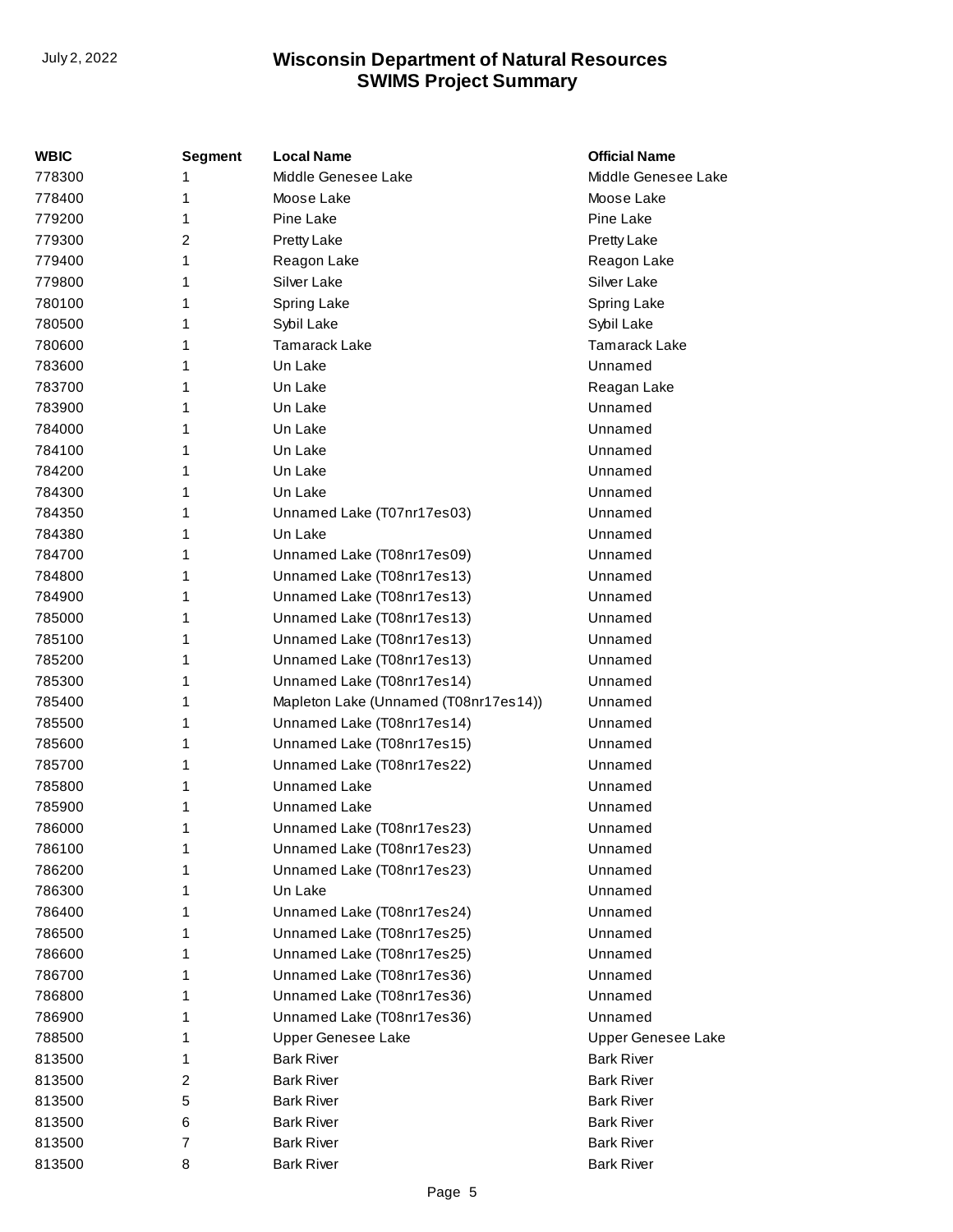| WBIC   | <b>Segment</b> | <b>Local Name</b>                 | <b>Official Name</b>          |
|--------|----------------|-----------------------------------|-------------------------------|
| 817600 | 2              | Scuppernong River                 | <b>Scuppernong River</b>      |
| 817600 | 3              | <b>Scuppernong River</b>          | Scuppernong River             |
| 817600 | 4              | Scuppernong River                 | Scuppernong River             |
| 817600 | 5              | Scuppernong River                 | <b>Scuppernong River</b>      |
| 821200 | 1              | South Branch Scuppernong River    | Unnamed                       |
| 821200 | 2              | South Branch Scuppernong River    | Unnamed                       |
| 821400 | 1              | Paradise Springs Creek            | Unnamed                       |
| 821400 | 2              | Paradise Springs Creek            | Unnamed                       |
| 821500 | 1              | Unnamed Trib to Scuppernong River | Unnamed                       |
| 822100 | 1              | <b>Unnamed Stream</b>             | Unnamed                       |
| 822200 | 1              | Ottawa Lake                       | Ottawa Lake                   |
| 822200 | 2              | Ottawa Lake Beach                 | Ottawa Lake                   |
| 822300 | 1              | Un Lake                           | Unnamed                       |
| 825000 | 1              | <b>School Section Lake</b>        | <b>School Section Lake</b>    |
| 825600 | 1              | <b>Scuppernong Creek</b>          | <b>Scuppernong Creek</b>      |
| 825600 | 2              | <b>Scuppernong Creek</b>          | <b>Scuppernong Creek</b>      |
| 825600 | 3              | <b>Scuppernong Creek</b>          | <b>Scuppernong Creek</b>      |
| 825600 | 4              | <b>Scuppernong Creek</b>          | <b>Scuppernong Creek</b>      |
| 825600 | 5              | <b>Scuppernong Creek</b>          | <b>Scuppernong Creek</b>      |
| 825800 | 1              | Utica Lake                        | Utica Lake                    |
| 826000 | 1              | <b>Scuppernong Creek Pond</b>     | <b>Scuppernong Creek Pond</b> |
| 826300 | 1              | <b>Hunter Lake</b>                | <b>Hunters Lake</b>           |
| 826400 | 1              | Dutchman Lake                     | Dutchman Lake                 |
| 826600 | 1              | Waterville Millpond               | Waterville Lake               |
| 826700 | 1              | <b>Wales Creek</b>                | <b>Wales Creek</b>            |
| 826750 | 1              | <b>Unnamed Stream</b>             | Unnamed                       |
| 826800 | 1              | Crooked Lake                      | Crooked Lake                  |
| 827000 | 1              | Lower Nemahbin Lake               | Lower Nemahbin Lake           |
| 827100 | 1              | Upper Nemahbin Lake               | Upper Nemahbin Lake           |
| 827300 | 1              | Lower Nashotah Lake               | Lower Nashotah Lake           |
| 827500 | 1              | Upper Nashotah Lake               | Upper Nashotah Lake           |
| 827700 | 1              | Applebecker Millpond              | Applebecker Millpond          |
| 828000 | 1              | Nagawicka Lake                    | Nagawicka Lake                |
| 828200 | 1              | Merton Millpond                   | Merton Millpond               |
| 848200 | 1              | Oconomowoc River                  | Oconomowoc River              |
| 848200 | 3              | Oconomowoc River                  | Oconomowoc River              |
| 848200 | 5              | Oconomowoc River                  | Oconomowoc River              |
| 848200 | 6              | Oconomowoc River                  | Oconomowoc River              |
| 848300 | 1              | <b>Battle Creek</b>               | <b>Battle Creek</b>           |
| 848300 | 2              | <b>Battle Creek</b>               | <b>Battle Creek</b>           |
| 848500 | 1              | Laura Lake                        | Laura Lake                    |
| 848800 | 1              | Lac La Belle                      | Lac La Belle                  |
| 848900 | 1              | <b>Rosenow Creek</b>              | <b>Rosenow Creek</b>          |
| 848900 | 2              | <b>Rosenow Creek</b>              | <b>Rosenow Creek</b>          |
| 849000 | 1              | <b>Rosenow Creek Tributary</b>    | Unnamed                       |
| 849100 | 1              | Unnamed Lake (T08nr17es35)        | Unnamed                       |
| 849200 | 1              | <b>Unnamed Stream</b>             | Unnamed                       |
| 849400 | 1              | Fowler Lake                       | Fowler Lake                   |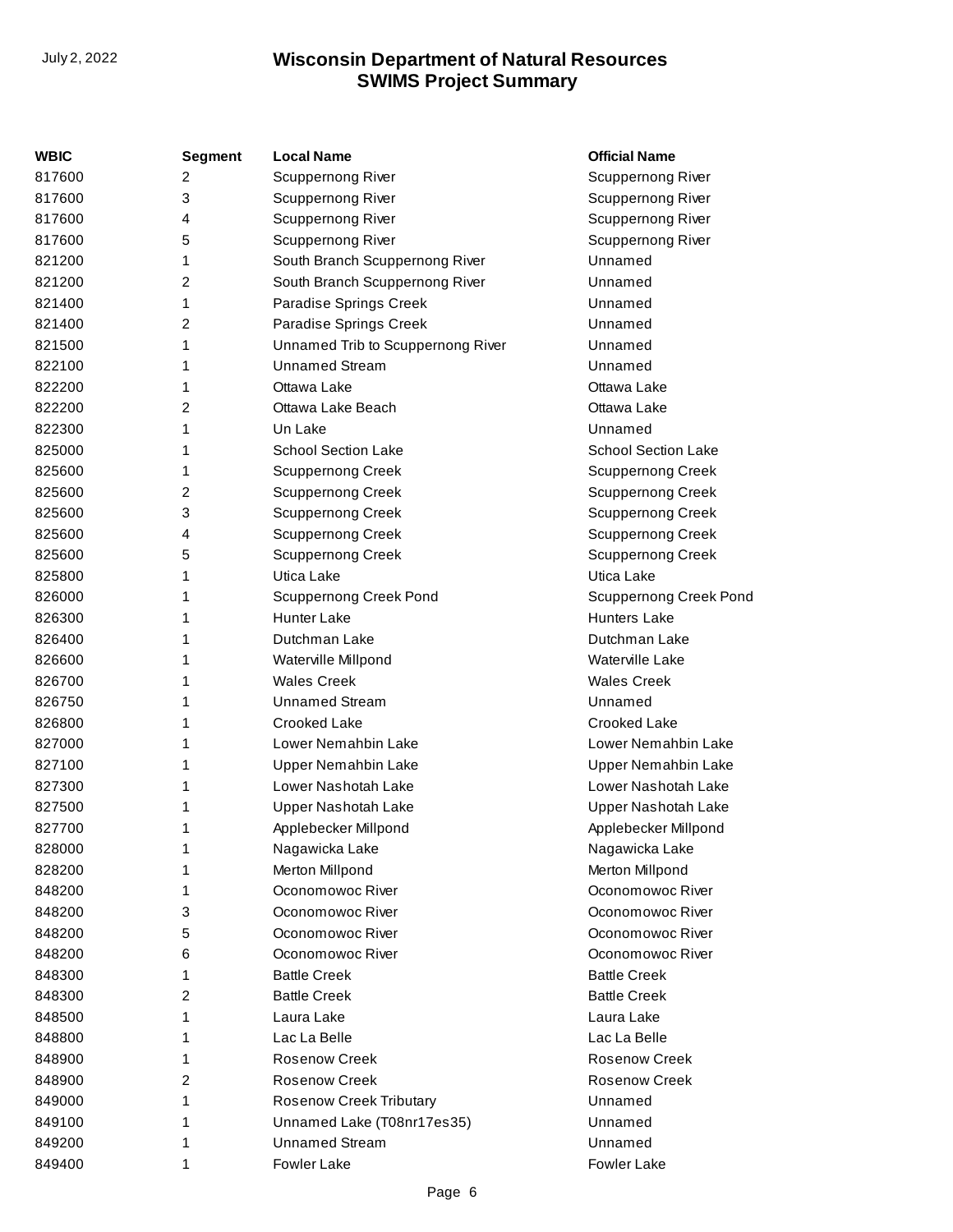| WBIC    | <b>Segment</b> | <b>Local Name</b>            | <b>Official Name</b>       |
|---------|----------------|------------------------------|----------------------------|
| 849600  |                | Oconomowoc Lake              | Oconomowoc Lake            |
| 849800  | 1              | Unnamed Lake (T07nr17es10)   | Unnamed                    |
| 850100  | 1              | Upper Oconomowoc Lake        | Upper Oconomowoc Lake      |
| 850300  | 1              | Okauchee Lake                | Okauchee Lake              |
| 850400  | 1              | Local Water                  | Unnamed                    |
| 850500  | 1              | <b>Tierney Lake</b>          | <b>Tierney Lake</b>        |
| 850700  |                | Garvin Lake                  | Garvin Lake                |
| 850800  |                | North Lake                   | North Lake                 |
| 851000  |                | <b>Cornell Lake</b>          | <b>Cornell Lake</b>        |
| 851100  | 1              | <b>Mason Creek</b>           | <b>Mason Creek</b>         |
| 851200  |                | <b>Unnamed Stream</b>        | Unnamed                    |
| 851400  | 1              | Little Oconomowoc River      | Little Oconomowoc River    |
| 852200  | 1              | Funks Millpond               | Funks Millpond             |
| 852400  | 1              | <b>Keesus Lake</b>           | Lake Keesus                |
| 852600  |                | Monches Millpond             | Monches Millpond           |
| 853800  |                | Ashippun River               | Ashippun River             |
| 854100  | 1              | Monterey Millpond            | Monterey Millpond          |
| 854300  | 1              | Ashippun Lake                | Ashippun Lake              |
| 3000062 | 1              | Golf Course Creek at Lang Rd | Unnamed                    |
| 3000068 | 1              | North Branch Genesee Creek   | North Branch Genesee Creek |
| 3000069 | 1              | South Branch Genesee Creek   | South Branch Genesee River |
| 3000119 | 1              | Perennial Stream C (Pb018)   | Unnamed                    |
| 3000120 | 1              | Perennial Stream D (Pb016)   | Unnamed                    |
| 3000121 | 1              | Perennial Stream C (Sc011)   | Unnamed                    |
| 3000356 | 1              | Mckeawn Spring Creek         | Unnamed                    |
| 5034130 | 1              | <b>Local Water</b>           | Unnamed                    |
| 5034212 | 1              | Local Water                  | Unnamed                    |
| 5034245 | 1              | <b>Unnamed Stream</b>        | Unnamed                    |
| 5034248 | 1              | Local Water                  | Unnamed                    |
| 5034313 | 1              | <b>Unnamed Stream</b>        | Unnamed                    |
| 5034344 |                | <b>Local Water</b>           | Unnamed                    |
| 5034460 | 1              | Local Water                  | Unnamed                    |
| 5034482 | 1              | <b>Local Water</b>           | Unnamed                    |
| 5034542 | 1              | Local Water                  | Unnamed                    |
| 5034572 |                | <b>Local Water</b>           | Unnamed                    |
| 5034627 | 1              | <b>Local Water</b>           | Unnamed                    |
| 5034627 | 2              | Local Water                  | Unnamed                    |
| 5034904 | 1              | <b>Local Water</b>           | Unnamed                    |
| 5034949 |                | <b>Local Water</b>           | Unnamed                    |
| 5034965 |                | <b>Local Water</b>           | Unnamed                    |
| 5034996 |                | <b>Local Water</b>           | Unnamed                    |
| 5035027 |                | <b>Local Water</b>           | Unnamed                    |
| 5035091 |                | <b>Local Water</b>           | Unnamed                    |
| 5035125 |                | <b>Local Water</b>           | Unnamed                    |
| 5035188 |                | Local Water                  | Unnamed                    |
| 5035275 | 1              | <b>Local Water</b>           | Unnamed                    |
| 5035282 |                | <b>Local Water</b>           | Unnamed                    |
| 5035364 | 1              | Local Water                  | Unnamed                    |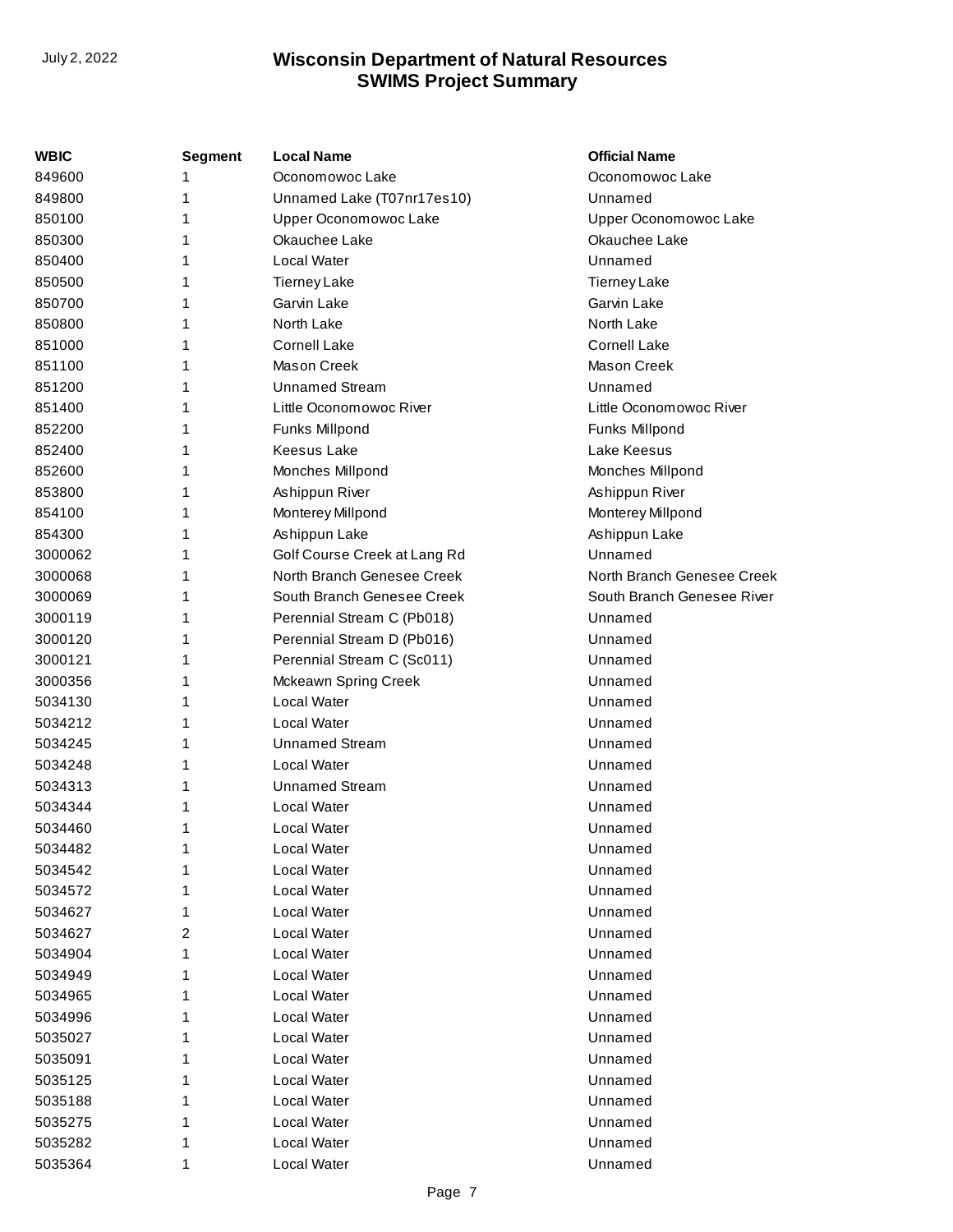| <b>WBIC</b> | Segment        | <b>Local Name</b>              | <b>Official Name</b> |
|-------------|----------------|--------------------------------|----------------------|
| 5035370     | 1              | <b>Unnamed Stream</b>          | Unnamed              |
| 5035370     | $\overline{2}$ | <b>Unnamed Stream</b>          | Unnamed              |
| 5035423     | 1              | <b>Unnamed Stream</b>          | Unnamed              |
| 5035634     | 1              | Local Water                    | Unnamed              |
| 5035741     | 1              | Local Water                    | Unnamed              |
| 5035760     | 1              | Local Water                    | Unnamed              |
| 5035792     | 1              | Nagawicka Lake Tributary       | Unnamed              |
| 5035798     | 1              | Local Water                    | Unnamed              |
| 5035840     | 1              | <b>Trib to Underwood Creek</b> | Unnamed              |
| 5035910     | 1              | Local Water                    | Unnamed              |
| 5035944     | 1              | Local Water                    | Unnamed              |
| 5035960     | 1              | <b>Unnamed Stream</b>          | Unnamed              |
| 5035967     | 1              | Local Water                    | Unnamed              |
| 5036048     | 1              | Local Water                    | Unnamed              |
| 5036064     | 1              | Local Water                    | Unnamed              |
| 5036082     | 1              | Unnamed                        | Unnamed              |
| 5036086     | 1              | Local Water                    | Unnamed              |
| 5036099     | 1              | Local Water                    | Unnamed              |
| 5036166     | 1              | Unnamed Stream                 | Unnamed              |
| 5036167     | 1              | <b>Unnamed Stream</b>          | Unnamed              |
| 5036368     | 1              | <b>Unnamed Stream</b>          | Unnamed              |
| 5036469     | 1              | <b>Unnamed Stream</b>          | Unnamed              |
| 5036474     | 1              | Local Water                    | Unnamed              |
| 5036481     | 1              | <b>Unnamed Stream</b>          | Unnamed              |
| 5036517     | 1              | <b>Unnamed Stream</b>          | Unnamed              |
| 5036532     | 1              | <b>Unnamed Stream</b>          | Unnamed              |
| 5036588     | 1              | <b>Unnamed Stream</b>          | Unnamed              |
| 5036590     | 1              | <b>Unnamed Stream</b>          | Unnamed              |
| 5036678     | 1              | <b>Unnamed Stream</b>          | Unnamed              |
| 5036687     | 1              | <b>Unnamed Stream</b>          | Unnamed              |
| 5036717     | 1              | <b>Unnamed Stream</b>          | Unnamed              |
| 5036718     | 1              | <b>Unnamed Stream</b>          | Unnamed              |
| 5036722     | 1              | <b>Unnamed Stream</b>          | Unnamed              |
| 5036737     | 1              | Unnamed Stream                 | Unnamed              |
| 5036759     | 1              | Unnamed Stream                 | Unnamed              |
| 5036765     | 1              | <b>Unnamed Stream</b>          | Unnamed              |
| 5036767     | 1              | <b>Unnamed Stream</b>          | Unnamed              |
| 5036776     | 1              | <b>Unnamed Stream</b>          | Unnamed              |
| 5036805     | 1              | <b>Unnamed Stream</b>          | Unnamed              |
| 5036807     | 1              | <b>Unnamed Stream</b>          | Unnamed              |
| 5036814     | 1              | <b>Unnamed Stream</b>          | Unnamed              |
| 5036816     | 1              | <b>Unnamed Stream</b>          | Unnamed              |
| 5036824     | 1              | Unnamed Stream                 | Unnamed              |
| 5036872     | 1              | <b>Unnamed Stream</b>          | Unnamed              |
| 5036884     | 1              | <b>Unnamed Stream</b>          | Unnamed              |
| 5036920     | 1              | <b>Unnamed Stream</b>          | Unnamed              |
| 5037052     | 1              | <b>Unnamed Stream</b>          | Unnamed              |
| 5037061     | 1              | <b>Unnamed Stream</b>          | Unnamed              |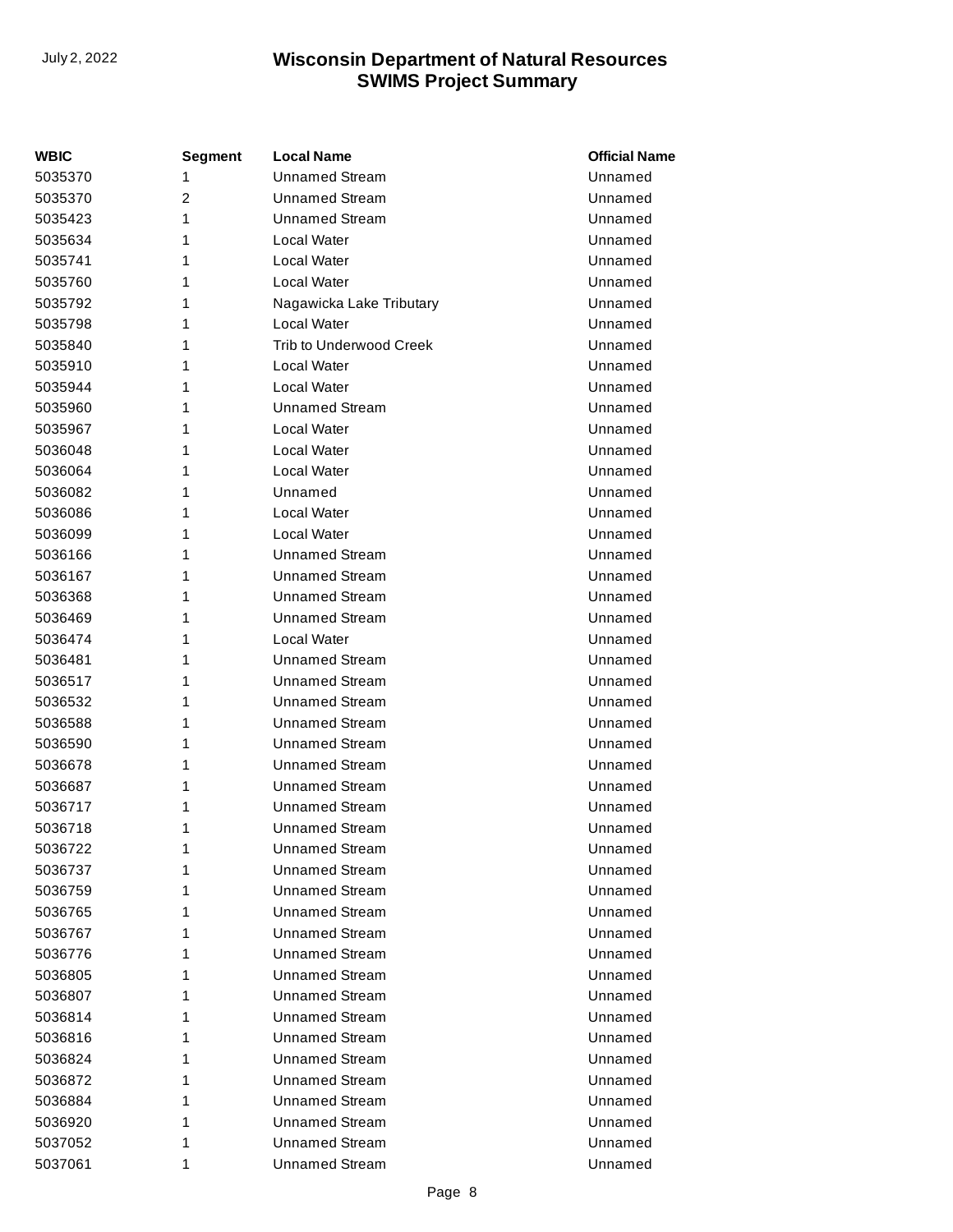| <b>WBIC</b> | <b>Segment</b> | <b>Local Name</b>              | <b>Official Name</b> |
|-------------|----------------|--------------------------------|----------------------|
| 5037068     | 1              | <b>Unnamed Stream</b>          | Unnamed              |
| 5037171     | 1              | <b>Unnamed Stream</b>          | Unnamed              |
| 5037211     | 1              | <b>Unnamed Stream</b>          | Unnamed              |
| 5037397     | 1              | <b>Unnamed Stream</b>          | Unnamed              |
| 5037558     | 1              | <b>Unnamed Stream</b>          | Unnamed              |
| 5037573     | 1              | <b>Unnamed Stream</b>          | Unnamed              |
| 5037639     | 1              | <b>Unnamed Stream</b>          | Unnamed              |
| 5037646     | 1              | <b>Unnamed Stream</b>          | Unnamed              |
| 5037673     | 1              | Unnamed Trib to Artesian Brook | Unnamed              |
| 5037701     | 1              | <b>Unnamed Stream</b>          | Unnamed              |
| 5037708     | 1              | <b>Unnamed Stream</b>          | Unnamed              |
| 5037726     | 1              | <b>Unnamed Stream</b>          | Unnamed              |
| 5037735     | 1              | <b>Unnamed Stream</b>          | Unnamed              |
| 5037762     | 1              | <b>Unnamed Stream</b>          | Unnamed              |
| 5037776     | 1              | <b>Unnamed Stream</b>          | Unnamed              |
| 5037784     | 1              | <b>Unnamed Stream</b>          | Unnamed              |
| 5037798     | 1              | <b>Unnamed Stream</b>          | Unnamed              |
| 5037807     | 1              | <b>Unnamed Stream</b>          | Unnamed              |
| 5037823     | 1              | <b>Unnamed Stream</b>          | Unnamed              |
| 5037843     | 1              | <b>Unnamed Stream</b>          | Unnamed              |
| 5037879     | 1              | <b>Unnamed Stream</b>          | Unnamed              |
| 5037890     | 1              | <b>Unnamed Stream</b>          | Unnamed              |
| 5037904     | 1              | <b>Unnamed Stream</b>          | Unnamed              |
| 5037908     | 1              | Local Water                    | Unnamed              |
| 5037941     | 1              | <b>Unnamed Stream</b>          | Unnamed              |
| 5037942     | 1              | <b>Unnamed Stream</b>          | Unnamed              |
| 5037957     | 1              | <b>Unnamed Stream</b>          | Unnamed              |
| 5038006     | 1              | <b>Unnamed Stream</b>          | Unnamed              |
| 5038015     | 1              | Local Water                    | Unnamed              |
| 5038027     | 1              | Local Water                    | Unnamed              |
| 5038035     | 1              | Local Water                    | Unnamed              |
| 5038067     | 1              | <b>Unnamed Stream</b>          | Unnamed              |
| 5038073     | 1              | <b>Unnamed Stream</b>          | Unnamed              |
| 5038078     | 1              | Local Water                    | Unnamed              |
| 5038088     | 1              | Local Water                    | Unnamed              |
| 5038148     | 1              | <b>Unnamed Stream</b>          | Unnamed              |
| 5038183     | 1              | <b>Unnamed Stream</b>          | Unnamed              |
| 5038186     | 1              | Local Water                    | Unnamed              |
| 5038190     | 1              | <b>Unnamed Stream</b>          | Unnamed              |
| 5038215     | 1              | Unnamed Stream                 | Unnamed              |
| 5038234     | 1              | Local Water                    | Unnamed              |
| 5038269     | 1              | <b>Unnamed Stream</b>          | Unnamed              |
| 5038273     | 1              | Local Water                    | Unnamed              |
| 5038326     | 1              | Local Water                    | Unnamed              |
| 5038327     | 1              | Local Water                    | Unnamed              |
| 5038352     | 1              | Local Water                    | Unnamed              |
| 5038406     | 1              | Local Water                    | Unnamed              |
| 5038434     | 1              | Local Water                    | Unnamed              |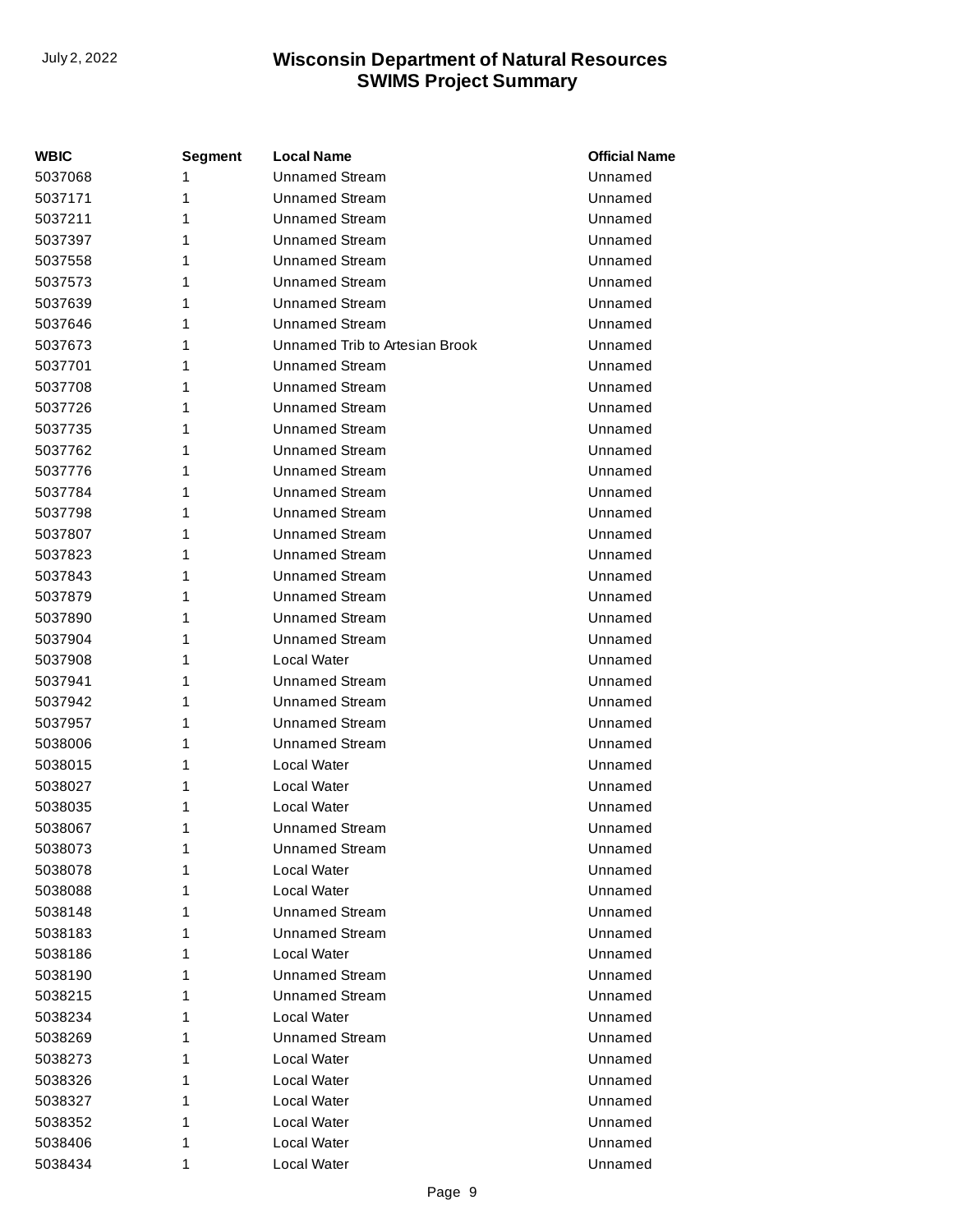| <b>WBIC</b> | <b>Segment</b> | <b>Local Name</b>     | <b>Official Name</b> |
|-------------|----------------|-----------------------|----------------------|
| 5038455     | 1              | Local Water           | Unnamed              |
| 5038471     | 1              | <b>Unnamed Stream</b> | Unnamed              |
| 5573378     | 1              | Local Water           | Unnamed              |
| 5573462     | 1              | Local Water           | Unnamed              |
| 5573463     | 1              | Local Water           | Unnamed              |
| 5573707     | 1              | Local Water           | Unnamed              |
| 5573732     | 1              | Local Water           | Unnamed              |
| 5573739     | 1              | Local Water           | Unnamed              |
| 5573765     | 1              | Local Water           | Unnamed              |
| 5573775     | 1              | Local Water           | Unnamed              |
| 5573812     | 1              | Local Water           | Unnamed              |
| 5573841     | 1              | Local Water           | Unnamed              |
| 5573885     | 1              | Local Water           | Unnamed              |
| 5573923     | 1              | Local Water           | Unnamed              |
| 5573945     | 1              | Local Water           | Unnamed              |
| 5574047     | 1              | Local Water           | Unnamed              |
| 5574162     | 1              | Local Water           | Unnamed              |
| 5574220     | 1              | Local Water           | Unnamed              |
| 5574248     | 1              | Local Water           | Unnamed              |
| 5574283     | 1              | Local Water           | Unnamed              |
| 5574301     | 1              | Local Water           | Unnamed              |
| 5574337     | 1              | Local Water           | Unnamed              |
| 5574338     | 1              | Local Water           | Unnamed              |
| 5574387     | 1              | Local Water           | Unnamed              |
| 5574397     | 1              | Local Water           | Unnamed              |
| 5574402     | 1              | Local Water           | Unnamed              |
| 5574409     | 1              | Local Water           | Unnamed              |
| 5574417     | 1              | Local Water           | Unnamed              |
| 5574433     | 1              | Local Water           | Unnamed              |
| 5574439     | 1              | Local Water           | Unnamed              |
| 5574470     | 1              | Local Water           | Unnamed              |
| 5574522     | 1              | Local Water           | Unnamed              |
| 5574523     | 1              | Local Water           | Unnamed              |
| 5574576     | 1              | Local Water           | Unnamed              |
| 5574617     | 1              | Local Water           | Unnamed              |
| 5574656     | 1              | Local Water           | Unnamed              |
| 5574676     | 1              | Local Water           | Unnamed              |
| 5574724     | 1              | Local Water           | Unnamed              |
| 5574735     | 1              | Local Water           | Unnamed              |
| 5574742     | 1              | Local Water           | Unnamed              |
| 5574744     | 1              | Local Water           | Unnamed              |
| 5574763     | 1              | Local Water           | Unnamed              |
| 5574798     | 1              | Local Water           | Unnamed              |
| 5574800     | 1              | Local Water           | Unnamed              |
| 5574853     | 1              | Local Water           | Unnamed              |
| 5575037     | 1              | Local Water           | Unnamed              |
| 5575090     | 1              | Local Water           | Unnamed              |
| 5575094     | 1              | Local Water           | Unnamed              |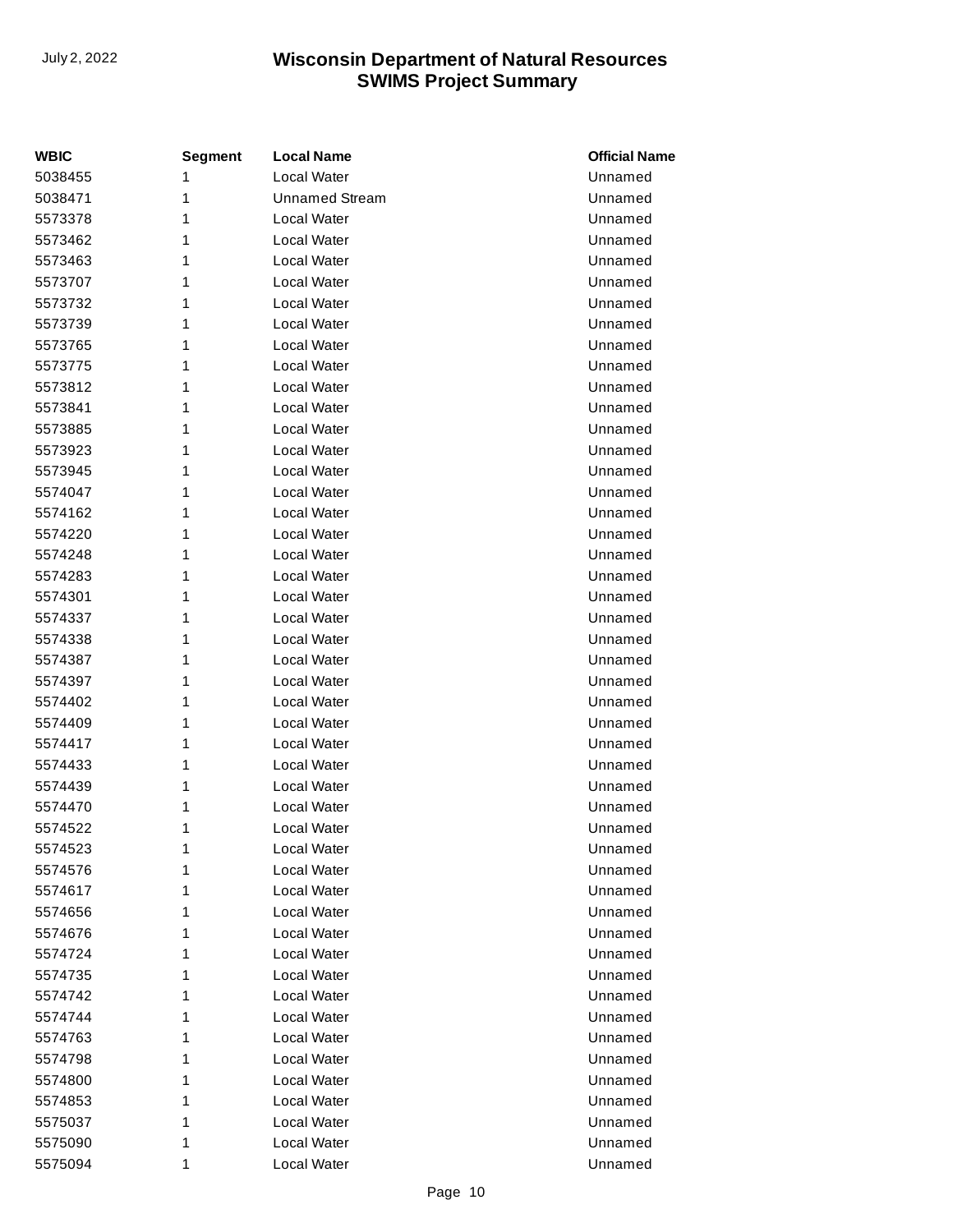| <b>WBIC</b> | <b>Segment</b> | <b>Local Name</b>   | <b>Official Name</b> |
|-------------|----------------|---------------------|----------------------|
| 5575133     | 1              | Local Water         | Unnamed              |
| 5575144     | 1              | Local Water         | Unnamed              |
| 5575148     | 1              | Local Water         | Unnamed              |
| 5575168     | 1              | Local Water         | Unnamed              |
| 5575171     | 1              | Local Water         | Unnamed              |
| 5575184     | 1              | Local Water         | Unnamed              |
| 5575233     | 1              | Local Water         | Unnamed              |
| 5575260     | 1              | Local Water         | Unnamed              |
| 5575274     | 1              | Local Water         | Unnamed              |
| 5575283     | 1              | Local Water         | Unnamed              |
| 5575293     | 1              | Local Water         | Unnamed              |
| 5575449     | 1              | Local Water         | Unnamed              |
| 5575528     | 1              | Local Water         | Unnamed              |
| 5575539     | 1              | Local Water         | Unnamed              |
| 5575558     | 1              | Local Water         | Unnamed              |
| 5575697     | 1              | <b>Unnamed Lake</b> | Unnamed              |
| 5575698     | 1              | Local Water         | Unnamed              |
| 5575719     | 1              | Local Water         | Unnamed              |
| 5575731     | 1              | Local Water         | Unnamed              |
| 5575771     | 1              | Unnamed             | Unnamed              |
| 5575836     | 1              | Local Water         | Unnamed              |
| 5575837     | 1              | Local Water         | Unnamed              |
| 5575882     | 1              | Local Water         | Unnamed              |
| 5575901     | 1              | Local Water         | Unnamed              |
| 5575967     | 1              | Local Water         | Unnamed              |
| 5576022     | 1              | Local Water         | Unnamed              |
| 5576066     | 1              | Local Water         | Unnamed              |
| 5576073     | 1              | Local Water         | Unnamed              |
| 5576154     | 1              | Local Water         | Unnamed              |
| 5576249     | 1              | Local Water         | Unnamed              |
| 5576338     | 1              | Local Water         | Unnamed              |
| 5576351     | 1              | Local Water         | Unnamed              |
| 5576364     | 1              | Local Water         | Unnamed              |
| 5576368     | 1              | Local Water         | Unnamed              |
| 5576472     | 1              | Local Water         | Unnamed              |
| 5576490     | 1              | Local Water         | Unnamed              |
| 5576492     | 1              | Local Water         | Unnamed              |
| 5576494     | 1              | Local Water         | Unnamed              |
| 5576500     | 1              | Local Water         | Unnamed              |
| 5576505     | 1              | Local Water         | Unnamed              |
| 5576582     | 1              | Local Water         | Unnamed              |
| 5576619     | 1              | Local Water         | Unnamed              |
| 5576624     | 1              | Local Water         | Unnamed              |
| 5576628     | 1              | Local Water         | Unnamed              |
| 5576641     | 1              | Local Water         | Unnamed              |
| 5576650     | 1              | Local Water         | Unnamed              |
| 5576657     | 1              | Local Water         | Unnamed              |
| 5576682     | 1              | Unnamed             | Unnamed              |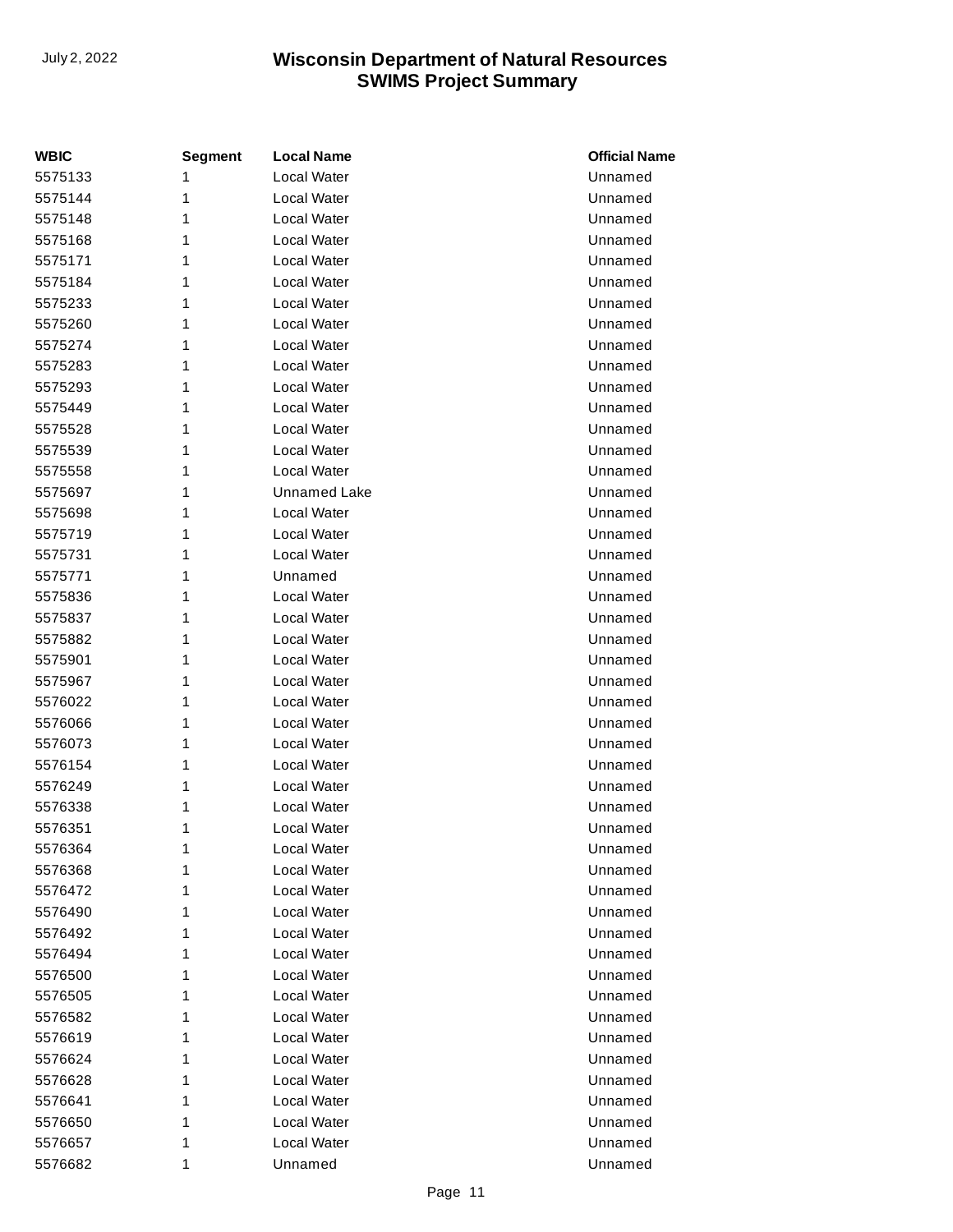| <b>WBIC</b> | <b>Segment</b> | <b>Local Name</b>   | <b>Official Name</b> |
|-------------|----------------|---------------------|----------------------|
| 5576685     | 1              | Local Water         | Unnamed              |
| 5576690     | 1              | Lake Brittany       | Lake Brittany        |
| 5576700     | 1              | Local Water         | Unnamed              |
| 5576715     | 1              | <b>Local Water</b>  | Unnamed              |
| 5576730     | 1              | Local Water         | Unnamed              |
| 5576798     | 1              | Local Water         | Unnamed              |
| 5576816     | 1              | Unnamed             | Unnamed              |
| 5576836     | 1              | Local Water         | Unnamed              |
| 5576853     | 1              | <b>Unnamed Lake</b> | Unnamed              |
| 5576909     | 1              | Local Water         | Unnamed              |
| 5576910     | 1              | Local Water         | Unnamed              |
| 5576918     | 1              | <b>Local Water</b>  | Unnamed              |
| 5576932     | 1              | Local Water         | Unnamed              |
| 5576963     | 1              | <b>Local Water</b>  | Unnamed              |
| 5576976     | 1              | Local Water         | Unnamed              |
| 5576992     | 1              | <b>Unnamed Lake</b> | Unnamed              |
| 5577015     | 1              | Local Water         | Unnamed              |
| 5577028     | 1              | <b>Local Water</b>  | Unnamed              |
| 5577042     | 1              | Local Water         | Unnamed              |
| 5577044     | 1              | Local Water         | Unnamed              |
| 5577085     | 1              | Local Water         | Unnamed              |
| 5577173     | 1              | <b>Local Water</b>  | Unnamed              |
| 5577203     | 1              | Local Water         | Unnamed              |
| 5577207     | 1              | <b>Local Water</b>  | Unnamed              |
| 5577213     | 1              | Local Water         | Unnamed              |
| 5577237     | 1              | <b>Local Water</b>  | Unnamed              |
| 5577250     | 1              | Local Water         | Unnamed              |
| 5577267     | 1              | <b>Local Water</b>  | Unnamed              |
| 5577272     | 1              | Local Water         | Unnamed              |
| 5577281     | 1              | <b>Local Water</b>  | Unnamed              |
| 5577287     | 1              | Local Water         | Unnamed              |
| 5577289     | 1              | Local Water         | Unnamed              |
| 5577297     | 1              | Local Water         | Unnamed              |
| 5577303     | 1              | <b>Local Water</b>  | Unnamed              |
| 5577310     | 1              | Local Water         | Unnamed              |
| 5577311     | 1              | Local Water         | Unnamed              |
| 5577313     | 1              | Local Water         | Unnamed              |
| 5577315     | 1              | Local Water         | Unnamed              |
| 5577323     | 1              | Local Water         | Unnamed              |
| 5577325     | 1              | Local Water         | Unnamed              |
| 5577326     | 1              | Local Water         | Unnamed              |
| 5577328     | 1              | Local Water         | Unnamed              |
| 5577341     | 1              | Local Water         | Unnamed              |
| 5577348     | 1              | Local Water         | Unnamed              |
| 5577353     | 1              | Local Water         | Unnamed              |
| 5577354     | 1              | Local Water         | Unnamed              |
| 5577356     | 1              | Local Water         | Unnamed              |
| 5577357     | 1              | Local Water         | Unnamed              |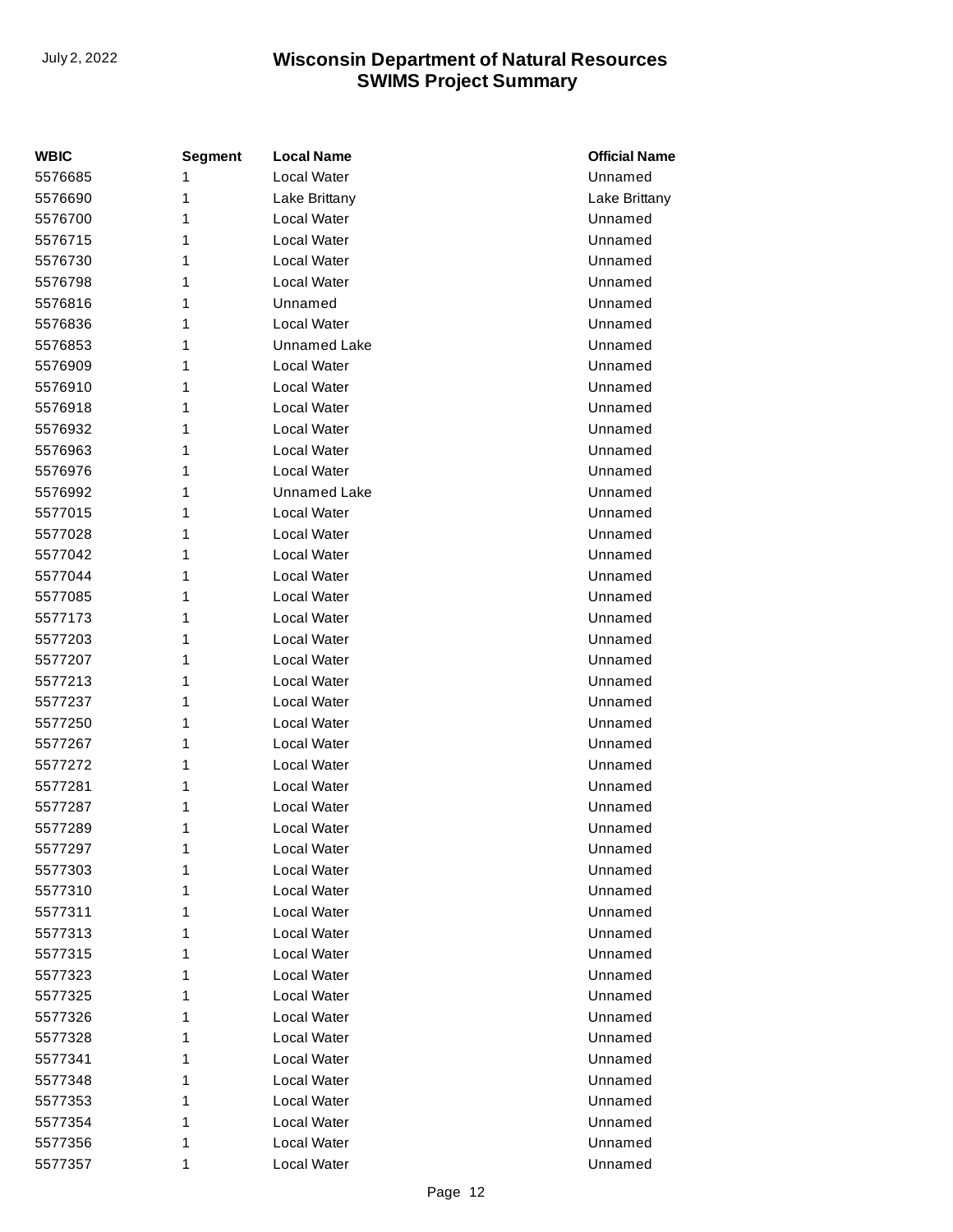| <b>WBIC</b> | <b>Segment</b> | <b>Local Name</b>  | <b>Official Name</b> |
|-------------|----------------|--------------------|----------------------|
| 5577367     | 1              | Local Water        | Unnamed              |
| 5577370     | 1              | Local Water        | Unnamed              |
| 5577380     | 1              | Local Water        | Unnamed              |
| 5577384     | 1              | Local Water        | Unnamed              |
| 5577387     | 1              | Local Water        | Unnamed              |
| 5577388     | 1              | Local Water        | Unnamed              |
| 5577389     | 1              | Local Water        | Unnamed              |
| 5577391     | 1              | Local Water        | Unnamed              |
| 5577403     | 1              | Local Water        | Unnamed              |
| 5577415     | 1              | Local Water        | Unnamed              |
| 5577417     | 1              | Local Water        | Unnamed              |
| 5577419     | 1              | Local Water        | Unnamed              |
| 5577420     | 1              | Local Water        | Unnamed              |
| 5577426     | 1              | Local Water        | Unnamed              |
| 5577430     | 1              | Local Water        | Unnamed              |
| 5577437     | 1              | Local Water        | Unnamed              |
| 5577438     | 1              | Local Water        | Unnamed              |
| 5577444     | 1              | Local Water        | Unnamed              |
| 5577450     | 1              | Local Water        | Unnamed              |
| 5577458     | 1              | <b>Local Water</b> | Unnamed              |
| 5577463     | 1              | Local Water        | Unnamed              |
| 5577465     | 1              | Local Water        | Unnamed              |
| 5577469     | 1              | Local Water        | Unnamed              |
| 5577472     | 1              | Local Water        | Unnamed              |
| 5577473     | 1              | Local Water        | Unnamed              |
| 5577476     | 1              | Local Water        | Unnamed              |
| 5577478     | 1              | Local Water        | Unnamed              |
| 5577482     | 1              | Local Water        | Unnamed              |
| 5577483     | 1              | Local Water        | Unnamed              |
| 5577484     | 1              | Local Water        | Unnamed              |
| 5577486     | 1              | Local Water        | Unnamed              |
| 5577498     | 1              | Local Water        | Unnamed              |
| 5577501     | 1              | Local Water        | Unnamed              |
| 5577502     | 1              | Local Water        | Unnamed              |
| 5577503     | 1              | Local Water        | Unnamed              |
| 5577516     | 1              | <b>Local Water</b> | Unnamed              |
| 5577521     | 1              | Local Water        | Unnamed              |
| 5577524     | 1              | Local Water        | Unnamed              |
| 5577527     | 1              | Local Water        | Unnamed              |
| 5577542     | 1              | Local Water        | Unnamed              |
| 5577543     | 1              | Local Water        | Unnamed              |
| 5577547     | 1              | Local Water        | Unnamed              |
| 5589731     | 1              | Local Water        | Unnamed              |
| 5589736     | 1              | <b>Local Water</b> | Unnamed              |
| 5591343     | 1              | Local Water        | Unnamed              |
| 7215141     | 1              | Crystal Lake       | Crystal Lake         |

#### **Lab Account Codes**